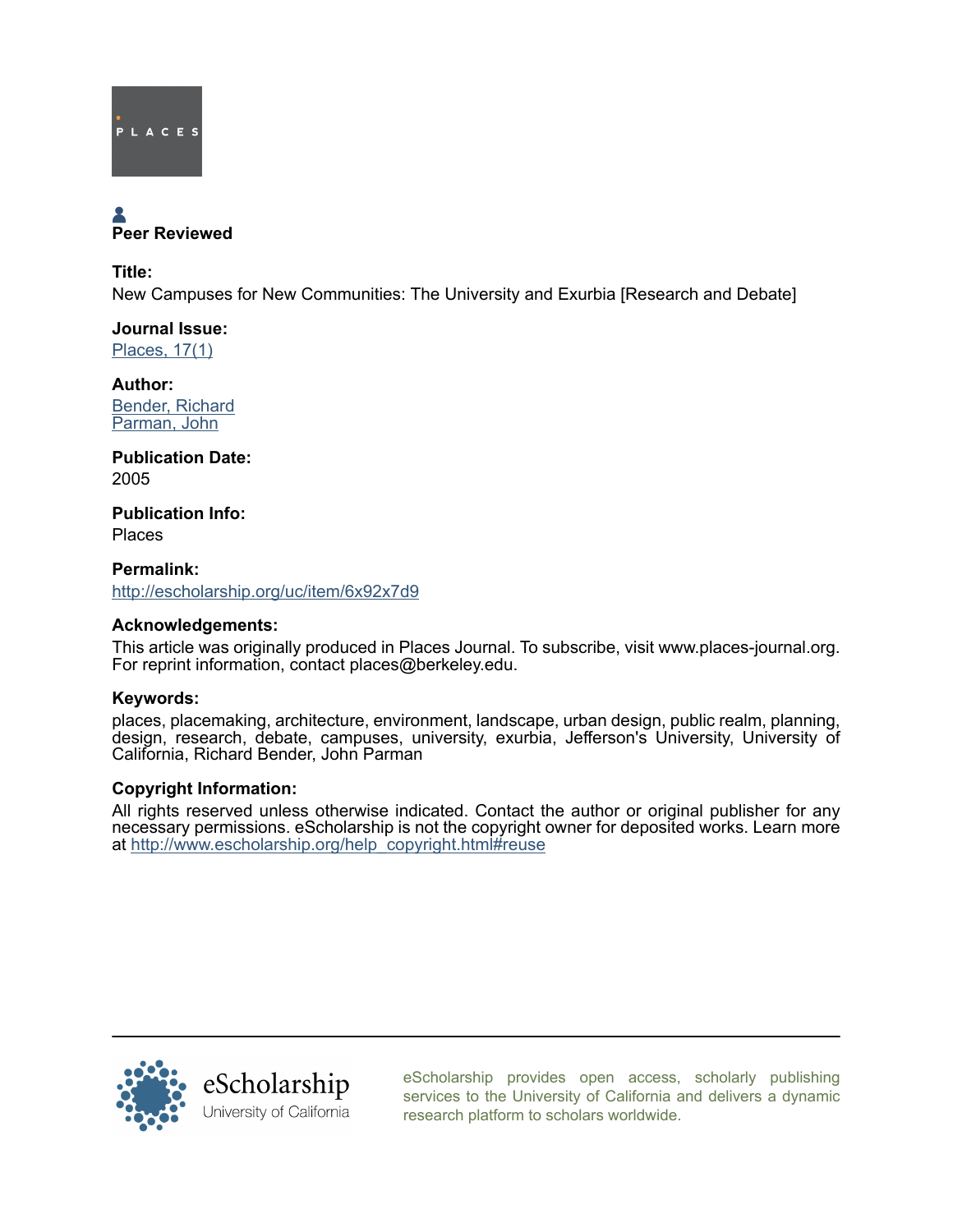# **New Campuses for New Communities: The University and Exurbia**

# **Richard Bender and John Parman**

Universities and colleges can be great forces for urbanity in their communities (and vice versa). Just how this potential is integrated into a community, however, has been the subject of various interpretations through history. Today, in America, there is a tendency to think that the university campus must be a place apart. Likewise, on campus, there is a tendency among university administrators to think that every new academic or institutional "need" must be translated into a new building campaign.

There are other options. While models like Jefferson's University of Virginia and venerable Ivy League campuses still shape our sense of an appropriate setting for academic life, an even older root — going back to Bologna, Padua and Paris — situates the academy within the *polis* and makes it an integral part of everyday life. The urbanity of this model reflects the historic tendency of towns and cities to mix uses in a fine-grained way that creates and enlivens culture as well as stimulates the local economy. For many such institutions a more intensive mix of uses may also reflect financial necessity, leading them to seek partners in their communities with whom to integrate facilities.

The need for alternatives to a territorial, facilities-oriented approach to campus planning were brought home to us in the late 1990s with the financial collapse of the American Center in Paris. Following the completion of a magnificent building designed by Frank Gehry, its director publicly reflected on how he had thought he was building a \$40-million asset, when in fact he had built a \$6 million-ayear liability.

Universities have learned from their own past to the extent that they are developing more flexible buildings today, and often forming new partnerships to share the cost with others, including developers. Urban universities are also increasingly looking beyond their own campus boundaries to grow. Arizona State University, for example, is expanding across metropolitan Phoenix, while Harvard is shifting its science and technology faculties to a new campus across the Charles River. Bard College has established a study and research center in Manhattan, just as ASU, with its main campus in Tempe, is moving into downtown Phoenix. All of these developments point to a recognition that these institutions realize their futures lie at least partly in looking beyond traditional campus boundaries, integrating university programs with those of the city at large.

Such a rethinking of seemingly fundamental tenets of American campus design are particularly relevant today as "learning" becomes a lifelong, year-round pursuit. Postsecondary education is now a necessary accompaniment of adult life, enabling people to ramp up skills, get needed

credentials, and finally move from work to the rest of life. Given this, the idea of building a traditional university or college campus may be more and more of a distraction from what real investment in higher education is coming to mean.

#### **The Rise of Exurbia**

A rethinking of what a campus is may prove especially beneficial in "exurbia." This is the name recently given to sprawling new communities like Mesa, Arizona, that are frequently home to as many people as older cities like St. Louis. Such locales evince all the forms of the twentiethcentury American suburbs, but without any sense of being tied to an original center. They are a logical next step from what Joel Kotkin and others have noted about U.S. demography: that since 1960, more than 90 percent of all population growth in America's metropolitan areas has taken place in suburbia.<sup>1</sup>

Another social critic, David Brooks, attributes the rightward shift in American politics to exurbia, which he contends in not simply an "opting out" of the city, but also a more utopian impulse to reinvent the city, in the tradition of new towns from Ebenezer Howard on forward.<sup>2</sup>

Exurbia may only be passing through a suburban stage on the way to becoming a new metropolis. But universities and colleges may contribute to this transition by helping to give it much-needed cultural and civic life.

### **Missed Opportunity**

Despite the potential benefits that a rethinking of the relation between campus and city might entail, most large university systems continue to build according to old models. A good example is the construction of a tenth campus of the University of California, now underway in Merced. Merced is one of a chain of towns and small cities extending south from Sacramento to Bakersfield in the state's vast Central Valley. This formerly agricultural area is today developing according to the classic exurban scenario, and all indications are that it will become California's third megalopolis by 2050. As a result of this growth, the population of formerly sleepy Merced is expected to rise to 200,000 in the next forty years.

As the setting for a new urban agglomeration, the Central Valley has several things going for it. Older patterns of infrastructure and commerce already link its towns with a major highway (California 99) and several north-south rail lines — one of which the state may rebuild to accommodate high-speed passenger service. Furthermore, its older town centers, largely developed in the early twentieth century, offer attractive grids of tree-lined residential streets and tidy, if underutilized commercial cores. However, instead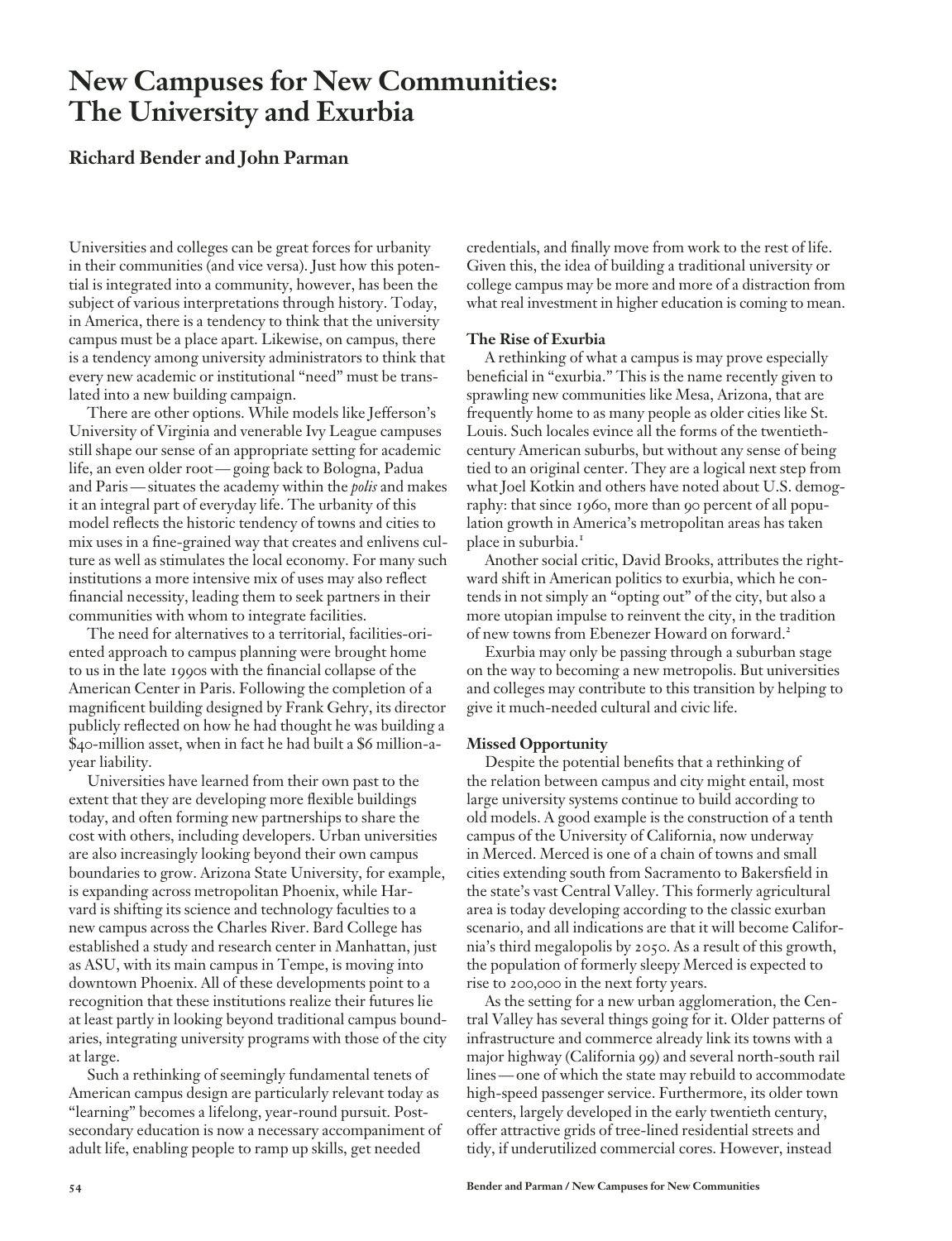Research and Debate



of seizing on the potential offered by this pattern of existing settlement, with its transportation and communications infrastructure already in place, UC chose to locate its new campus (for an eventual population of some 30,000 students) on open ranchland some six miles out of town.

The University of California has a history of locating its new campuses on open land. Its oldest campus, at Berkeley, was founded when the university moved out of its original headquarters in downtown Oakland. Built on grazing land in a town that was mostly a summer refuge for San Franciscans, UC Berkeley was eventually surrounded by a new city that grew up around it.

However, the real antecedents for UC Merced are the UC campuses developed in the 1950s and 1960s like Santa Cruz and San Diego. Both were organized around separate, inward-looking academic/residential colleges. Both were also deliberately held at a distance from surrounding cities, a strategy that has proved especially problematic at Santa Cruz, where it has largely eliminated any possibility to share facilities with the larger community.

The design of the Merced campus, following a skillful overall design by a team led by John Kriken of Skidmore, Owings & Merrill, San Francisco, largely adheres to this

**Inset:** Plan of Merced city center, ca. 1917 (UC Merced Long Range Development Plan, August, 2001, Figure 4.20).

traditional territorial model.3 It proposes a tree-lined street grid, recognizing this as a pattern of Central Valley towns, as well as an effective way to make a compact and urbane campus that can mitigate the area's extremely hot summers and cold, windy winters. But at Merced the distance between the existing town and the new campus appears to impede initial opportunities for synergy between the campus and the Merced community. With its implications for extended infrastructure, travel time, energy and pollution, six miles is just too far.

If planners had looked further back, past UC's suburban precedents of the 1950s and 60s, they might have discovered models that specifically anticipated ways that a campus and a community might better evolve together. But this would undoubtedly have involved building closer to town, or even in town, and the political leaders of the multicampus UC system did not want to take on the problem of assembling land in an area where patterns of development had already been established. Instead, they opted to site the new campus on "empty," supposedly trouble-free, land that they were able to obtain relatively easily. As it has turned out, however, environmental problems related to the presence of vernal pools and other environmental constraints have now contributed to a nearly decade-long delay in construction. Today they have also led to the first phase of the campus being located on an adjoining former golf course, an area not included in its original 2001 master plan.

One other obvious problem with the chosen site was the

**Above:** Location of UC Merced campus (UC Merced Long Range Development Plan, August, 2001, Figure 2.2).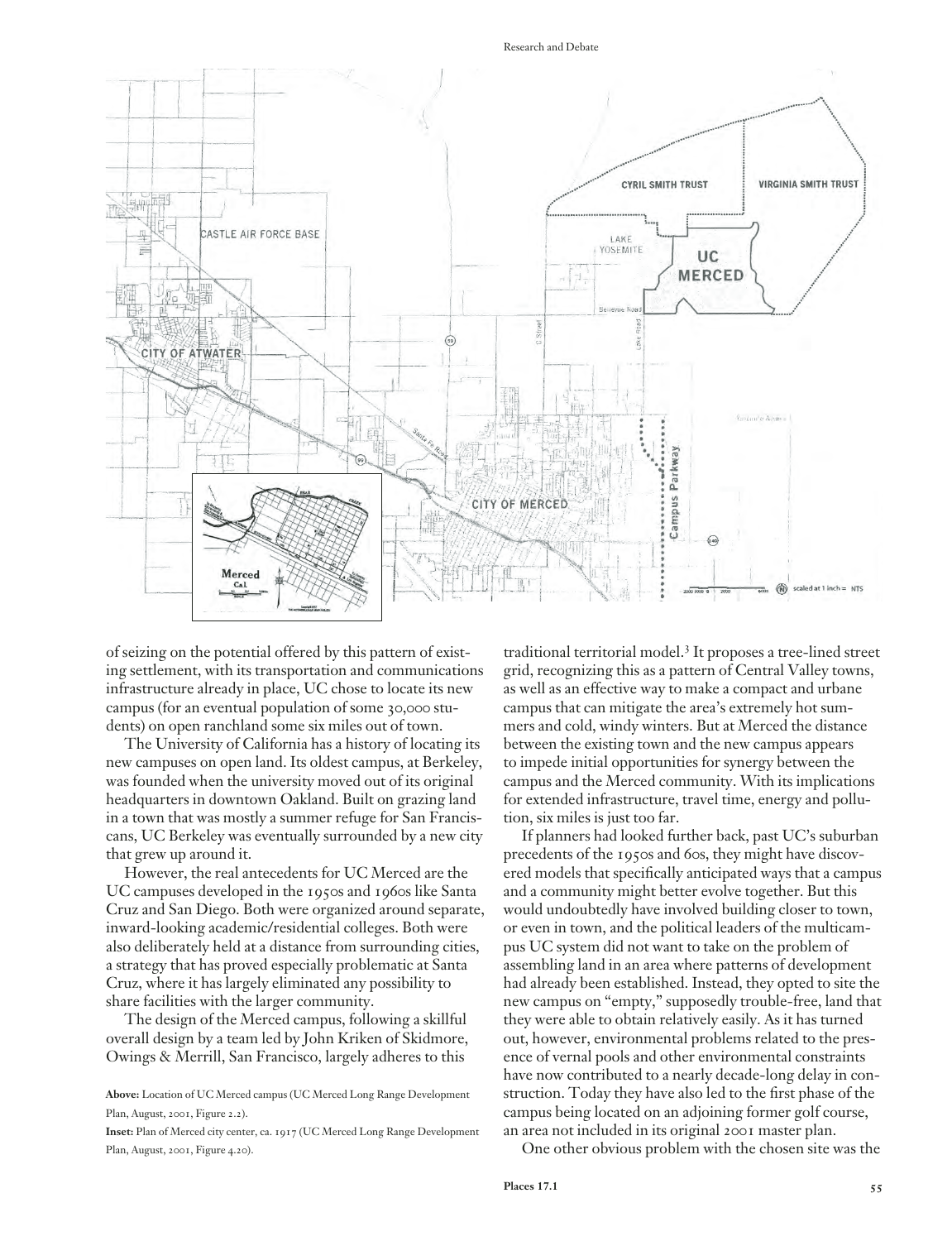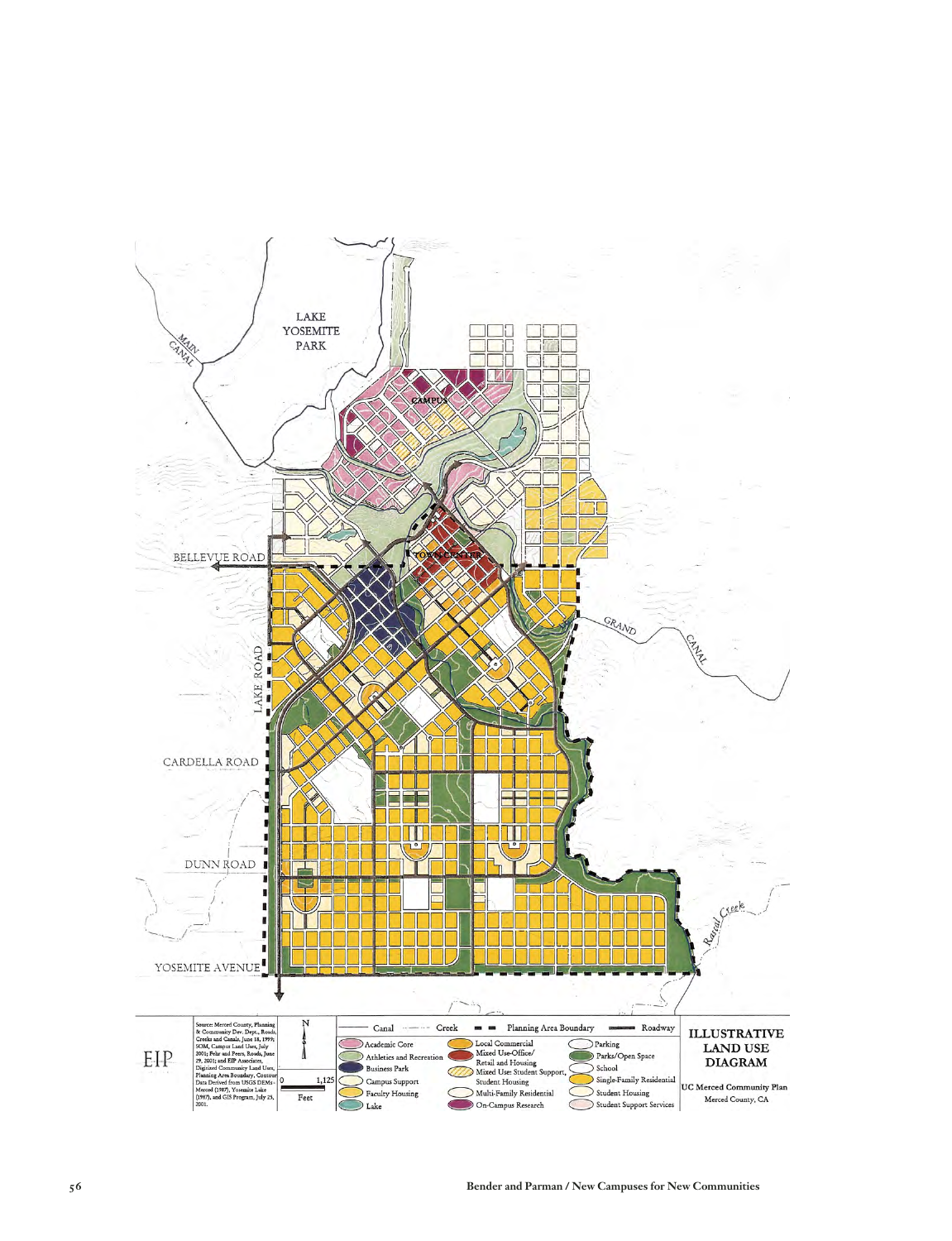lack of any surrounding amenities. To make up for this, however, a new General Plan for the City of Merced, produced in parallel with that for the campus, calls for a series of planned residential developments between the existing town and the site of the campus, anchored by a "town center" — a private shopping area.

Meanwhile, although the opportunity was constantly pointed out during the planning process, the town and the university both failed to engage each other and find concrete ways they could benefit from the other's presence. Libraries, museums, medical facilities, playfields, stadiums, and even things like utilities and police and fire services were all potential candidates for joint development. By banking land for future growth, they could both have gained from the rise in Merced land values.

From a regional standpoint, the decision was similarly flawed. If a site had been selected that was more closely related to Highway 99 and the north-south rail corridors that historically linked the Central Valley towns, it might have better fulfilled UC Merced's potential to serve the whole region, not just one part of it. Indeed, in the runup to the opening of the new campus, the university has opened academic subcenters in other valley towns and cities, and it has become clear that many students will commute from their homes up and down the valley. Given such an existing pattern, it is ironic that the final decision focuses all the state's resources in one out-ofthe-way location.

#### **An American "New Town"?**

Ironically, UC Davis — the one campus that most obviously reflects the University of California's land-grant heritage (for years, one of its great strengths was agriculture and natural resources-related research) — comes closest to being the model that might have provided the most sensible basis for a design that could have served both UC Merced and the larger Central Valley community. Adjacent to a rail corridor that links the Bay Area to Sacramento, Davis also falls within a fast-developing "exurban" corridor — one that extends east along I-80 from Vallejo to Sacramento, and beyond to Roseville (along I-80) and Placerville (along US50). Like the Merced campus, the Davis campus was originally laid out on a grid pattern; but unlike Merced, the Davis campus was conceived as a loose extension of the adjacent town. Even the creek that runs through it helps connect them.

The plan envisions the eventual development of a new University Community, a "new town" to help tie the outlying campus to the rest of the city (UC Merced Long Range Development Plan, August, 2001, Figure 3.8).

The Davis example was not the only alternative that could have been seized upon as a precedent. Before the Merced site was chosen, the larger Central Valley city of Fresno had proposed that the core of the new campus occupy a section of its early-twentieth-century downtown, the Fourth Street Mall. This area had been a center of prosperity in the prefreeway era, but for many years it had been bypassed, as suburban development spread to the northeast. In addition to many underutilized properties, it offered good proximity to an existing train station and good access from Highway 99.

Those with experience of European campuses might recognize the Bologna model in such a plan to reinhabit an older urban area. In the U.S. the benefits of such a strategy have also been reaped in Manhattan, where NYU has for years renovated industrial lofts as classrooms and student residences, and in a broader sense has adapted itself to the urban fabric of that city. DePaul has also followed this strategy in Chicago's Loop. In other historic European towns like Siena, a further benefit is that the university can play the role of custodian of important elements of its historic fabric, while locating other parts of its program, like laboratories and athletic facilities, outside the town's historic zone.

Looking farther afield, it is possible to see an even more relevant example. In the 1960s, about the same time that UC Santa Cruz was being developed, the French new town of Cergy-Pontoise was being created outside of Paris. The town was to incorporate several existing villages, but universities were planned to be among its earliest new elements. Today these institutions include ESSEC, one of the leading business and management schools in Europe. A technical university was also created, and it now supports many of the high-tech companies that have relocated to the region. They were initially brought in as a way to provide jobs that would induce people to move there or "reverse commute" from central Paris — part of a regional strategy that also saw the development of the RER line passing through Paris to connect new towns to Central Paris, Orly, and Charles de Gaulle International Airport.

Like Merced, Cergy-Pontoise is located on the fringe of a major urban center. The great amount of farmland that surrounds it and its proximity to the large Vexin regional park are also similar to the position of Merced — also surrounded by farmland, and which often refers to itself as a gateway to nearby recreation areas in the Sierra foothills and Yosemite National Park.

The success of these planning initiatives forty years ago has now become fully evident.4 Cergy-Pontoise today has a population of close to 200,000 people — along with 25,000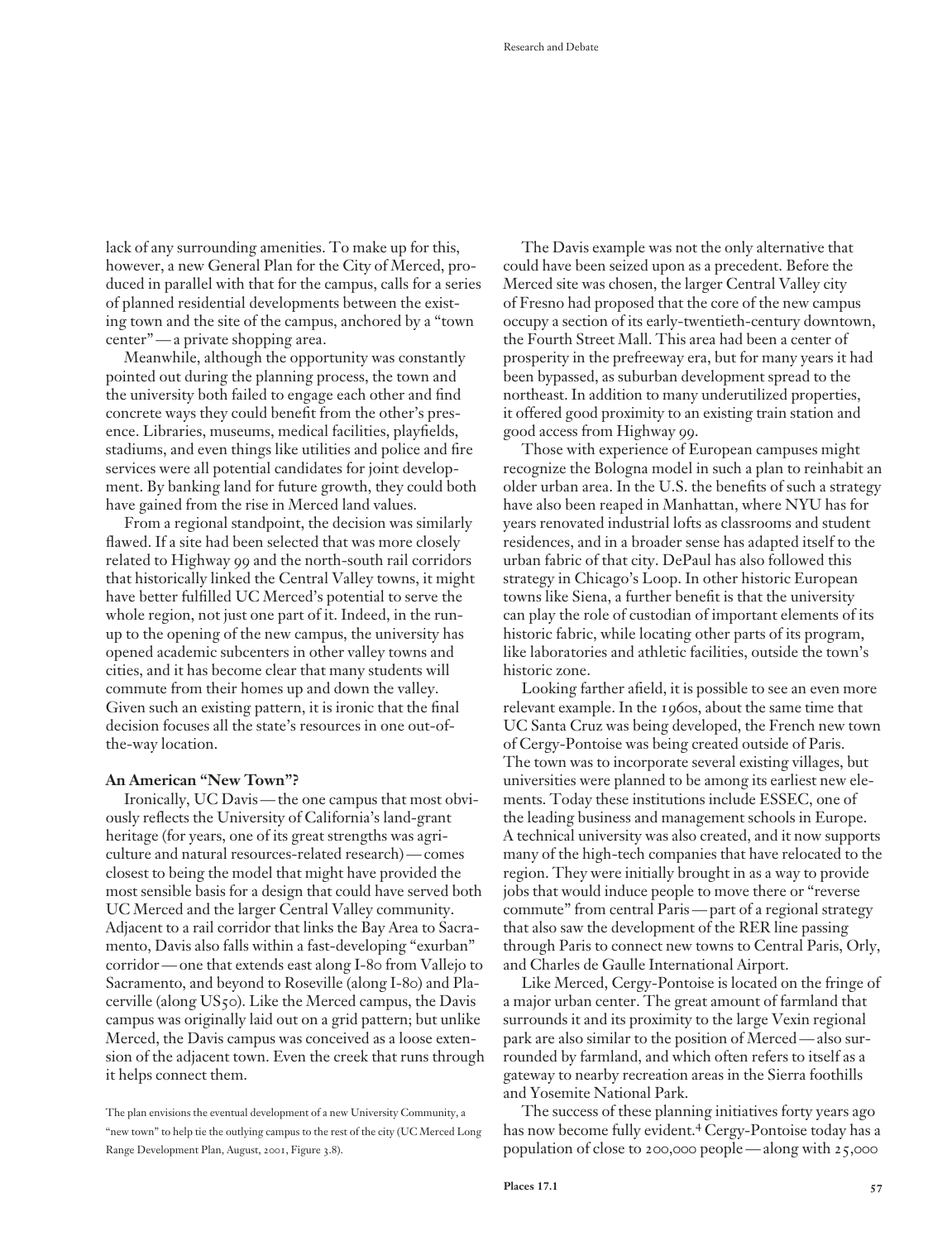university students. Moreover, the recent development of high-speed rail service to the U.K. has situated Cergy-Pontoise along a linear network of towns that are becoming proximate to London as well as Paris, underscoring its role in an expanded regional economy. Businesses in the town are already connected to this corridor's fiber-optic line, which runs along the National Highway right-ofway — next to the technical university at Cergy-Pontoise.



#### **Evolving Exurbia**

Unlike the development of most new U.S. communities, of course, the building of Cergy-Pontoise involved a major initial public investment in physical and social infrastructure. Indeed, part of the goal of the new-town effort around Paris was to shift the center of development pressure away from its historic center.

In comparison to the French model, in the U.S. such peripheral development usually emerges "in reverse." The private sector usually leads the way — with low-density projects coming first, followed typically by privately developed shopping malls. If there is an existing town, as there

Aerial view of Cergy Pontoise, showing the integration of city and university. The diagonal path leads though a shared green, between the squarish city hall and the horizontal white city recreation building, to a commercial area and train station. The white tower to the right houses the liberal arts division of the Cergy branch of the National University, one of several campuses within walking distance of one another. Across the main highway lies a disused military base. At the top of the photo is the historic town of Pontoise. Photo courtesy of Richard Bender.

is in Merced, it often must compete with — and may ultimately be undermined by — this piecemeal development. However, the choice of where to locate a major public university could have been regarded as a strategic intervention to encourage a more sensible and coherent (and less costly and destructive) pattern of development. While the planning of the UC Merced campus aimed within its own boundaries for this kind of coherence, it missed it entirely in terms of what the campus could do for Merced, and vice versa. This was equally true for the Merced General Plan — which suggests that both entities failed to understand the exurban phenomenon.

Exurbia has tended to grow on an ad-hoc basis as an agglomeration of "planned communities" that are relatively low density and car dependent, with few public or community spaces. Schools and churches are often the first civic buildings, and cultural life often begins with them, along with shopping and movies. In this context, a university or college campus could help provide the missing elements the "collegial" and cultural settings that support the civic and cultural life of the community — along with opportunities for education and training. One example of such a relationship can be found in the community of Cypress-Fairchild (actually a school district) outside Houston, where the local government partnered with a community college district to develop a campus whose civic, cultural, learning and recreational facilities serve a population that runs the gamut from toddlers (and their moms) to younger postsecondary students, adult workers, and the retirees who enroll in its Senior Academy — one of its fastest growing programs.

One characteristic of these exurban campuses is the way they seek to capitalize on the interplay between learning and a broader community of learners — and vice versa. Another is how their physical form evolves in relation to their communities. In this sense, Cy-Fair College is both a college, albeit with a broader constituency than most universities, and a town center.

#### **Need for Stewardship**

The last point reflects on what should be an important concern for campus planners generally: that in developing a university or college in an exurban context, it may be particularly important to tailor development to where a community is in its lifecycle. Following such a tenet, what would have made more sense in a place like Merced than to utilize already-existing undervalued resources as a way to build together toward a common future?

In fifty years UC Merced may come to seem a part of its community. By then, the population of the town may, in classic exurban style, "fill in" the agricultural land between